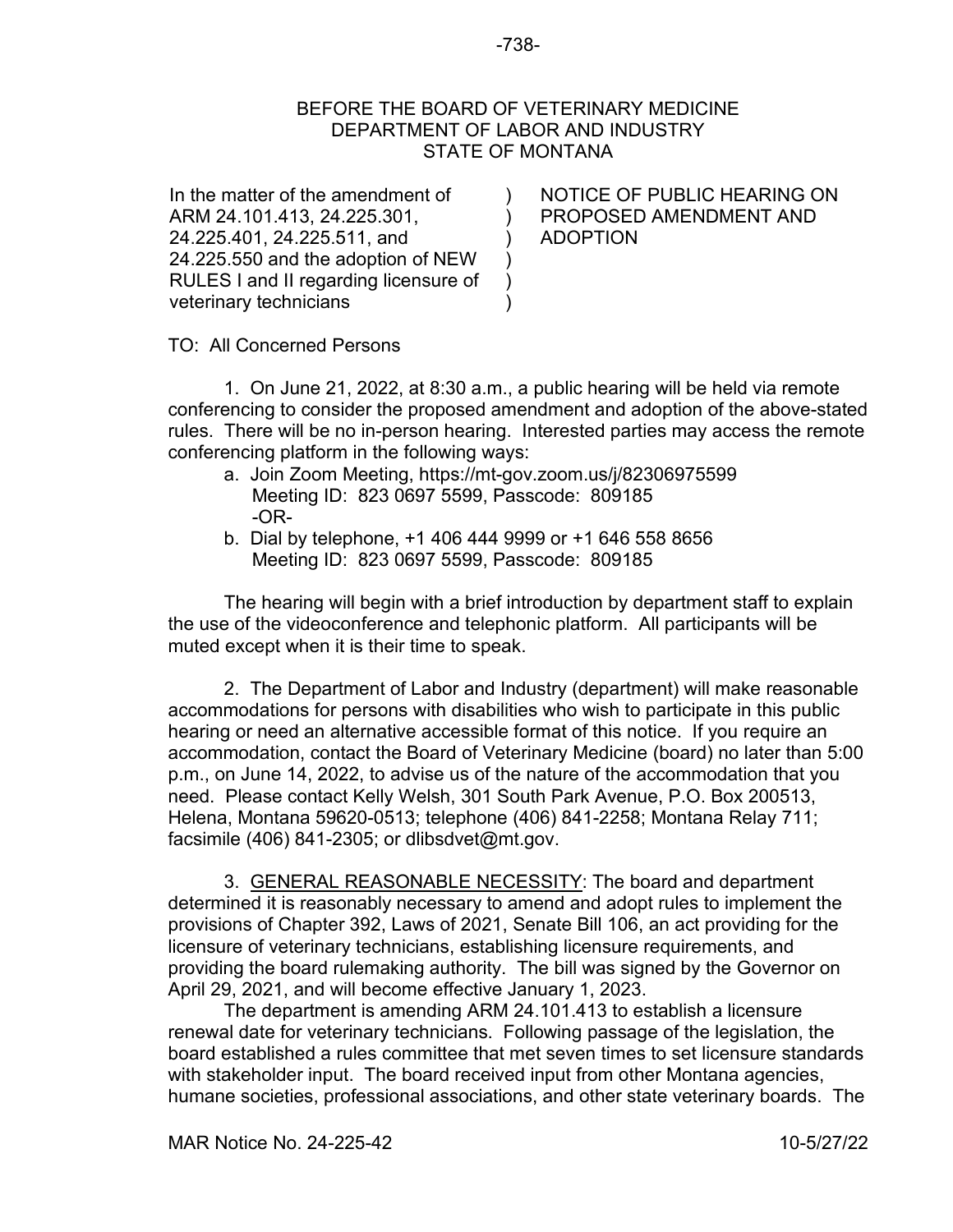board is amending and adopting rules to establish licensure requirements and fees, continuing education standards, unprofessional conduct parameters, and scope of practice for veterinary technicians. Authority and implementation citations are amended to incorporate the relevant statutes of Senate Bill 106. Where additional specific bases for a proposed action exist, the board will identify those reasons immediately following that rule.

4. The department is proposing to amend the following rule. The rule proposed to be amended is as follows, stricken matter interlined, new matter underlined:

24.101.413 RENEWAL DATES AND REQUIREMENTS (1) through (4) remain the same.

(5) The following are renewal dates for the professions and occupations listed:

|      | <b>BOARD OR</b><br><b>PROGRAM</b><br><b>JURISDICTION</b> | <b>LICENSE</b><br><b>CATEGORY</b>           | <b>FREQUENCY</b> | <b>RENEWAL</b><br><b>DATE</b> |
|------|----------------------------------------------------------|---------------------------------------------|------------------|-------------------------------|
| (am) | Veterinary<br>Medicine                                   | Euthanasia<br>Agency                        | Annually         | <b>May 30</b>                 |
|      |                                                          | <b>Embryo Transfer</b><br><b>Technician</b> | Annually         | November 1                    |
|      |                                                          | Euthanasia<br>Technician                    | Annually         | <b>May 30</b>                 |
|      |                                                          | Veterinarian                                | Annually         | November 1                    |
|      |                                                          | Veterinary<br>Technician                    | Annually         | November 1                    |

(a) through (al) remain the same.

(6) through (7) remain the same.

AUTH: 37-1-101, 37-1-141, MCA IMP: 37-1-101, 37-1-141

5. The board is proposing to amend the following rules. The rules proposed to be amended are as follows, stricken matter interlined, new matter underlined:

24.225.301 DEFINITIONS (1) through (7) remain the same.

(8) "LVT" means a licensed veterinary technician under Title 37, chapter 18, MCA.

(8) and (9) remain the same but are renumbered (9) and (10).

(10) (11) "Support personnel" means any unlicensed person employed by a licensed veterinarian who assists a licensed veterinarian in the practice of veterinary medicine. The term does not include embryo transfer technicians.

(11) and (12) remain the same but are renumbered (12) and (13).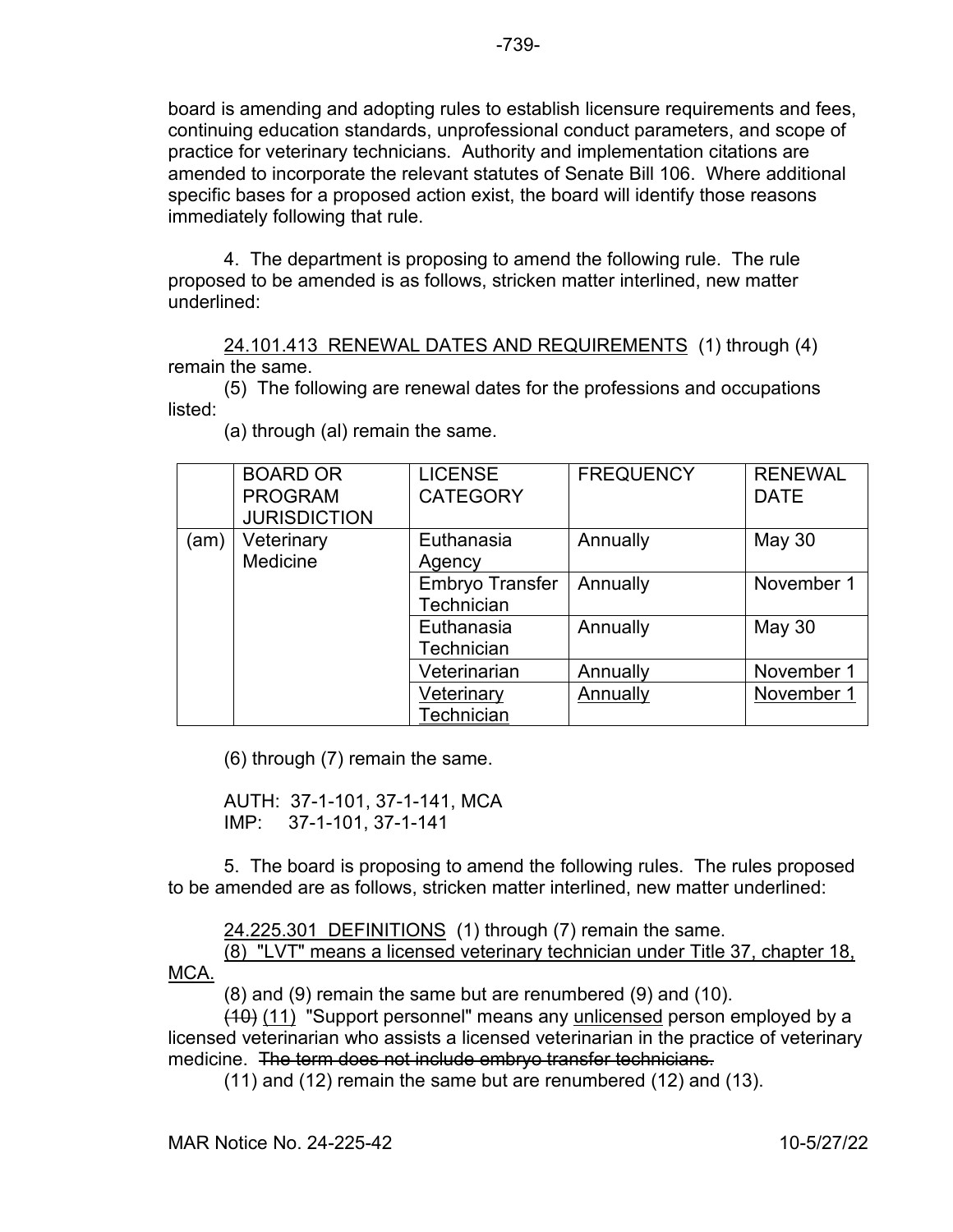AUTH: 37-18-202, 37-18-603, 37-18-701, MCA IMP: 37-18-102, 37-18-104, 37-18-603, 37-18-701, MCA

REASON: After discussions with stakeholders and licensees, the board determined it is reasonably necessary to distinguish that "support personnel" are unlicensed, and therefore do not include embryo transfer technicians or LVTs. The board believes that clarification of this distinction will allow veterinarians to exercise the appropriate amount of supervision over their employees.

24.225.401 FEE SCHEDULE (1) through (3) remain the same. (4) Veterinary technician (a) application 150 (b) renewal 50 (4) and (5) remain the same but are renumbered (5) and (6).

AUTH: 37-1-134, 37-18-202, 37-18-603, 37-18-701, MCA IMP: 37-1-134, 37-1-141, 37-1-304, 37-1-305, 37-18-302, 37-18-603, 37- 18-701, MCA

REASON: It is reasonably necessary to set LVT application and renewal fees to comply with 37-1-134, MCA, by providing the amount usually needed for the operation of the board in providing similar regulatory services. The board considered current processes and associated costs to license other technicians. The board estimates the proposed fees will affect approximately 200 new and 200 renewing LVTs and increase annual revenue by \$40,000.

24.225.511 CONTINUING EDUCATION (1) Veterinarians and LVTs are required to obtain a total of 20 continuing education (CE) hours prior to renewal on November 1 of even-numbered years. The 20 hours must be obtained during the 24-month period prior to renewal in even-numbered years.

(a) through (9) remain the same.

AUTH: 37-1-131, 37-1-319, MCA IMP: 37-1-131, 37-1-306, 37-1-319, 37-1-321, MCA

24.225.550 UNPROFESSIONAL CONDUCT (1) For the purposes of implementing the provisions of 37-1-319, MCA, the The board defines "unprofessional conduct" as follows:

(a) violation of any state or federal statute or administrative rule regulating the practice of veterinary medicine, including any statute or rule defining or establishing standards of patient care or professional conduct or practice, or any rules established by any health agency or authority of the state or a political subdivision of those entities;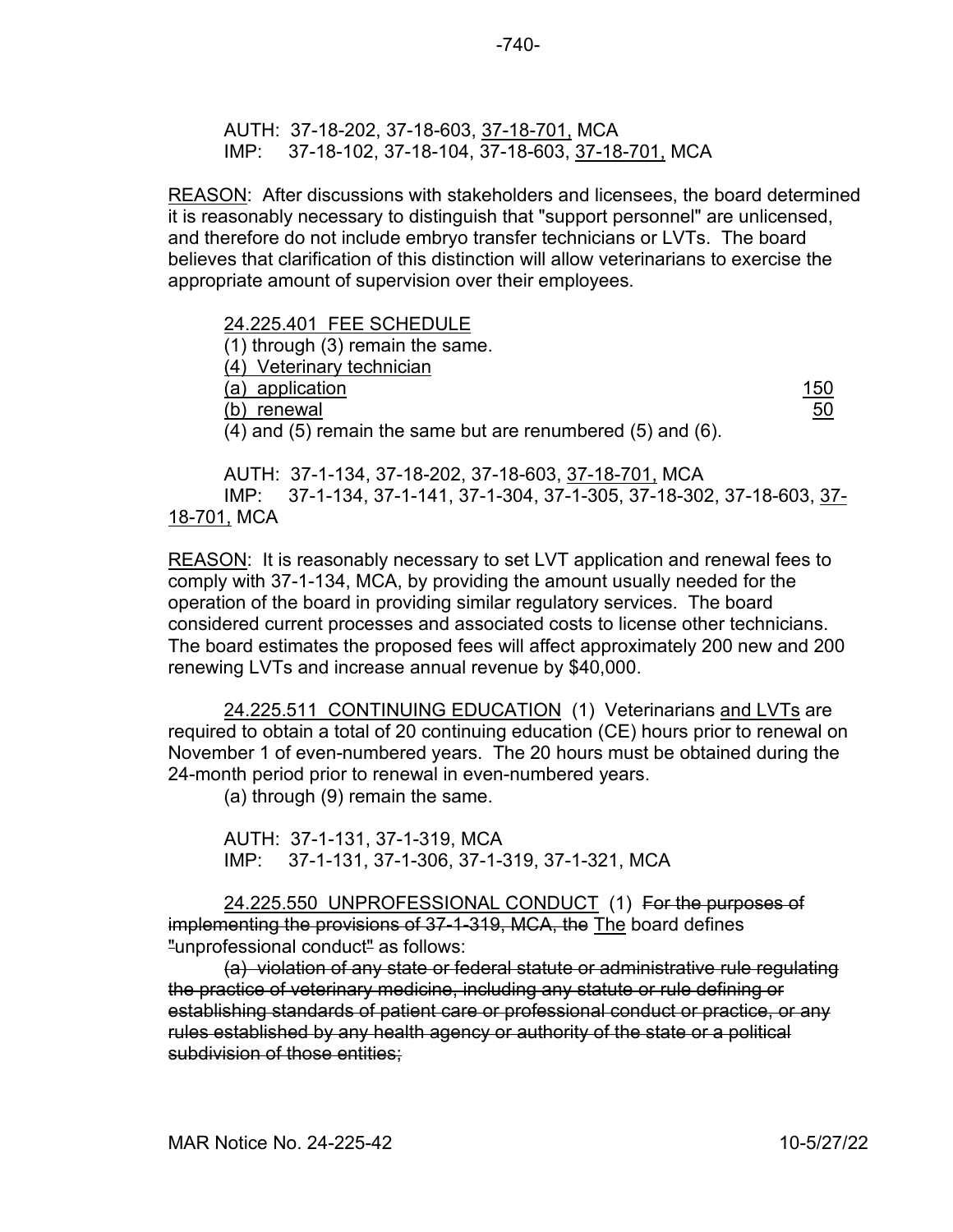(b) resorting to fraud, misrepresentation, or deception in the examination or treatment of an animal, or in billing or reporting to a person, company, institution, or agency;

 $\left(\theta\right)$  (a) failing to provide care in a competent and humane manner consistent with prevailing standards of practice for the species of animal and the professed area of expertise of the veterinarian or LVT. Veterinarians Licensees must meet the currently accepted standards of practice for the profession of veterinary medicine as described under:

(i) through (iii) remain the same.

(d) possession, use, addiction to, prescription for use, diversion, or distribution of controlled substances or legend drugs in any way other than for legitimate or therapeutic purposes, or violation of any drug law;

(e) dispensing or prescribing a veterinary prescription drug or veterinary feed directive drug without a valid VCPR;

(f) and (g) remain the same but are renumbered (b) and (c).

(h) offering, undertaking, or agreeing to cure or treat disease or affliction by a secret method, procedure, treatment, or the treating, operating, or prescribing for any health condition by a method, means, or procedure that the licensee refuses to divulge upon demand from the board;

(i) failing to adequately supervise auxiliary staff to the extent that the patient's physical health or safety is at risk;

(j) practicing veterinary medicine after the practitioner's license is expired, terminated, revoked, or suspended;

(k) remains the same but is renumbered (d).

 $(H)$  (e) abandoning, neglecting, or otherwise physically abusing a patient once the licensed veterinarian has established a valid VCPR and undertaken treatment of the patient;

(m) making public any information without consent as per ARM 24.225.514;

 $(n)$  (f) violation of professional ethical standards by making public false or misleading negative information about another veterinarian's or LVT's professional standing or reputation;

 $\leftrightarrow$  (g) identifying oneself as a member of an American Veterinary Medical Association (AVMA)-recognized specialty organization or any other veterinary association if such certification has not been awarded and maintained, or using terms implying a specialty in a false and misleading manner;

 $(p)$  (h) failure to disclose records in accordance with ARM 24.225.514 in a reasonable period of time;

 $\overline{(q)}$  (i) failure to report to the proper authorities cruel or inhumane treatment to animals, if the veterinarian licensee has direct knowledge of the cruel or inhumane treatment;

 $(f)$  (i) failure to refer if a client requests a referral;  $\Theta$ 

(s) failure to obtain the client's consent before placing an animal under anesthesia, performing any surgical procedure, or transporting the animal to another facility, except in emergency situations.

(k) failure to follow the National Association of State Public Health Veterinarians Compendium of Animal Rabies Prevention and Control (NASPHV). The board adopts and incorporates by reference, Vol 248, No. 5, effective March 1,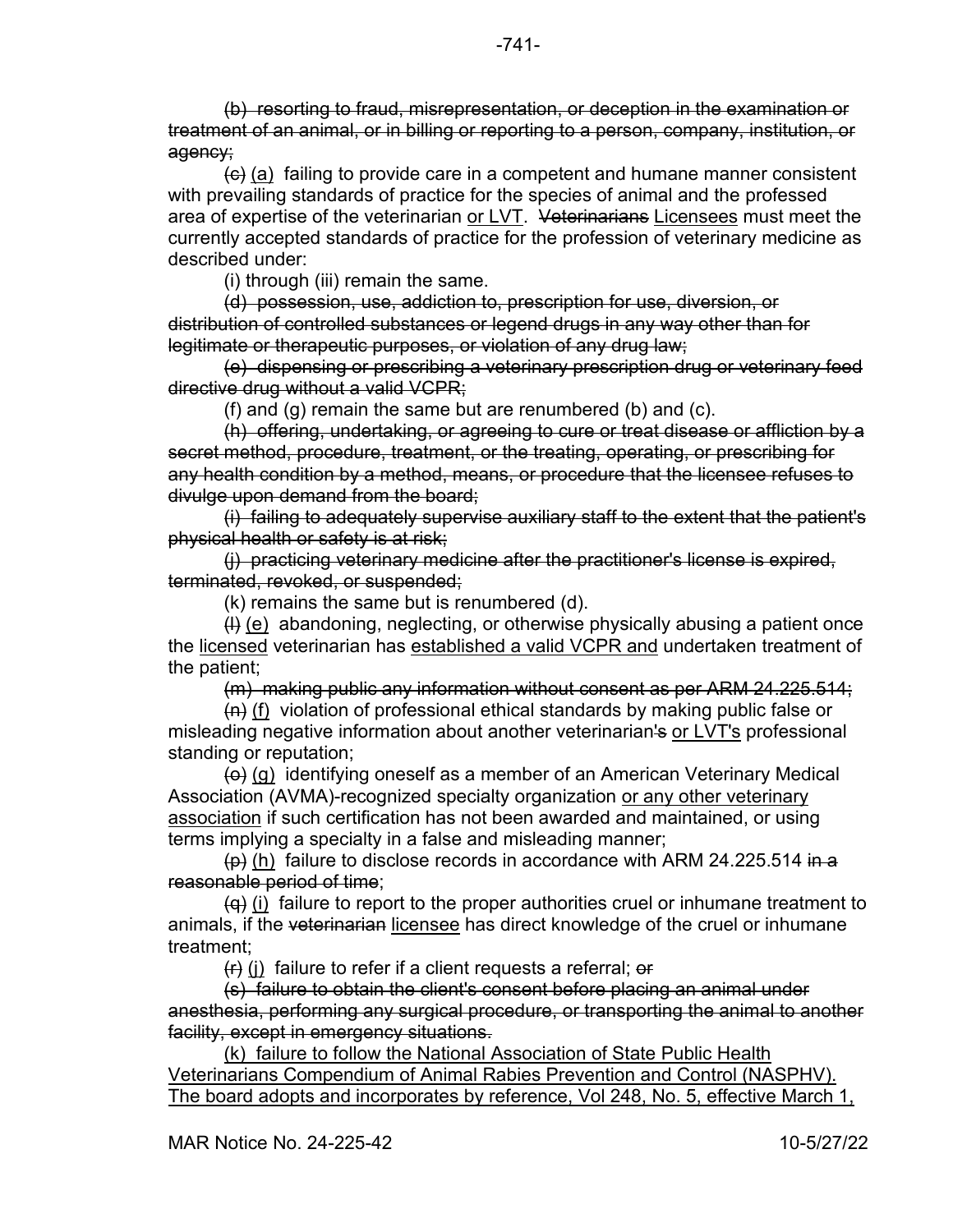2016. A copy may be obtained through the publisher online-

http://www.nasphv.org/documentsCompendiaRabies.html; 2016 Compendium.

(2) In addition to the provisions outlined in (1), it is unprofessional conduct for a licensed veterinarian to:

(a) dispense or prescribe a veterinary prescription drug or veterinary feed directive drug without a valid VCPR;

(b) offer, undertake, or agree to cure or treat disease or affliction by a secret method, procedure, treatment, or the treating, operating, or prescribing for any health condition by a method, means, or procedure that the licensee refuses to divulge upon demand from the board;

(c) fail to obtain the client's consent before placing an animal under anesthesia, perform any surgical procedure, or transport the animal to another facility, except in emergency situations;

(d) fail to adequately supervise licensed veterinary technicians and support personnel.

(3) In addition to the provisions outlined in (1), it is unprofessional conduct for an LVT to:

(a) practice beyond the scope of practice described in [NEW RULE II], including the following: [can I make this a colon?]

(i) failing to adequately follow direction of a supervising veterinarian;

(ii) undertaking procedures or performing treatment that has not been authorized by the supervising veterinarian;

(iii) undertaking procedures or perform treatment that the LVT is not trained for or competent to perform;

(iv) dispensing a veterinary prescription drug or veterinary feed directive drug without a valid VCPR established by a licensed veterinarian; and

(v) failing to obtain the client's consent before placing an animal under anesthesia, performing any procedure, or transporting the animal to another facility, except in emergency situations;

(b) offer, undertake, or agree to cure or treat disease or affliction by a secret method, procedure, treatment, or the treating, for any health condition by a method, means, or procedure that the licensee refuses to divulge upon demand from the board;

(c) supervise or direct support personnel to perform veterinary medicine health care tasks which have not been ordered by the licensed veterinarian.

AUTH: 37-1-131, 37-1-136, 37-1-319, 37-18-202, MCA IMP: 37-1-131, 37-1-136, 37-1-316, 37-1-319, 37-18-309, MCA

REASON: The board is amending this rule to incorporate standards of conduct for LVTs to implement Senate Bill 106. The board is further amending this rule to reorganize for clarity and ease of use by clearly setting forth which conduct applies to veterinarians, LVTs, or both.

It is reasonably necessary to strike  $(1)(a)$ ,  $(b)$ , and  $(d)$ , as the provisions are adequately addressed in statute at 37-1-316, MCA. The board is striking (1)(j) as it is addressed in 37-18-301, MCA.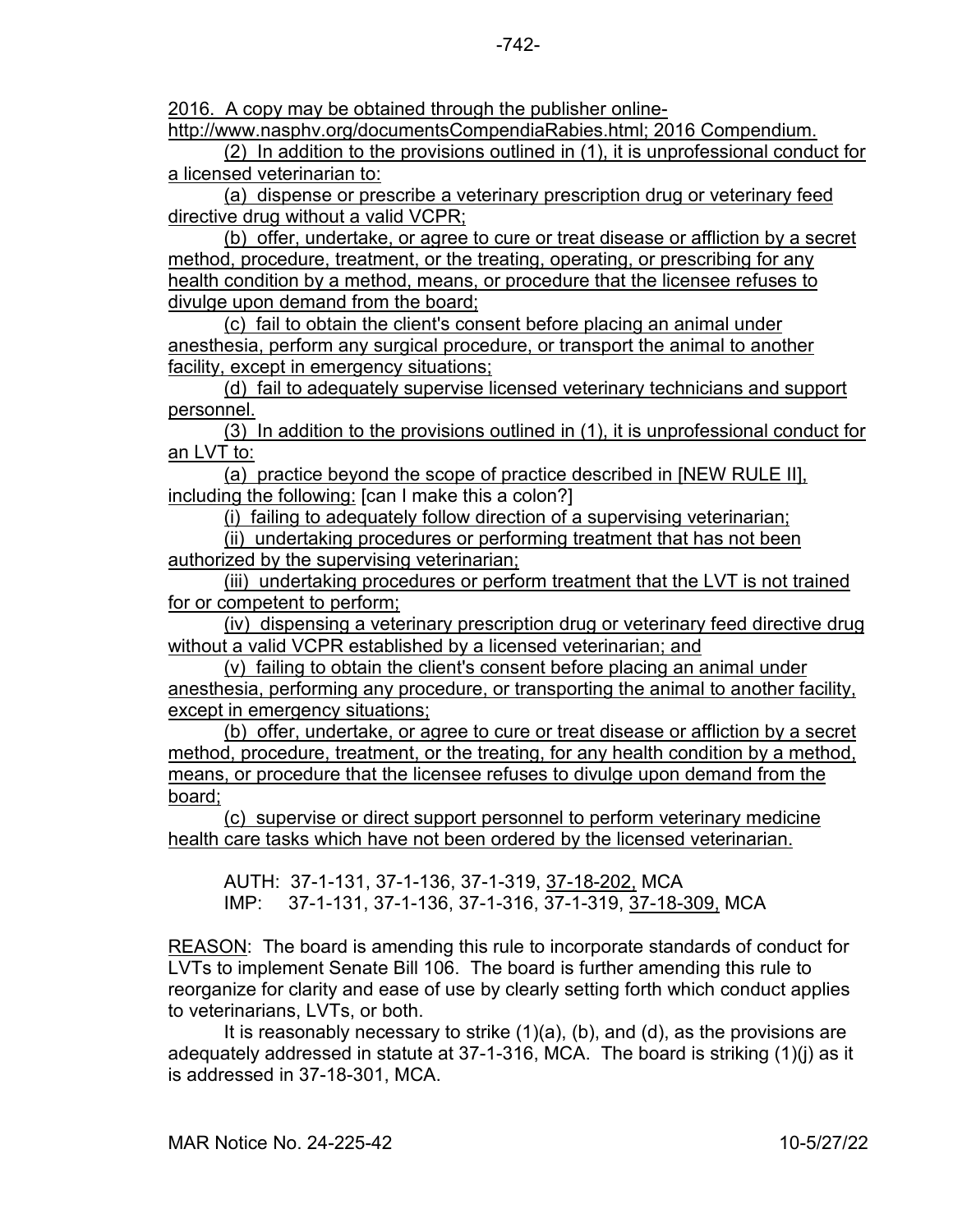The board is adding (1)(k) to add the failure to follow the NASPHV standards on animal rabies and control as unprofessional conduct. Stakeholders and other state agencies requested the board to develop a baseline for rabies vaccine administration.

6. The board is proposing to adopt the following new rules:

NEW RULE I VETERINARY TECHNICIAN LICENSE REQUIREMENTS– ORIGINAL APPLICANTS (1) Applicants must meet the following education requirements:

(a) be a graduate of a program accredited by the American Veterinary Medical Association (AVMA); or

(b) demonstrate a minimum of 4500 hours of on-the-job training under the supervision of a veterinarian licensed and residing in Montana.

(2) Applicants must pass the Veterinary Technician National Exam (VTNE).

(3) Applicants must pass the jurisprudence examination prescribed by the board covering the statutes and rules governing the practice of veterinary medicine in Montana:

(a) applicants must pass the jurisprudence examination with a score of 90 percent or greater;

(b) applicants may not take the exam more than three times unless approved by the board to retake the examination. Applicants wishing to retake the exam for a fourth time must submit a written request to the board.

AUTH: 37-18-701, MCA IMP: 37-18-701, MCA

NEW RULE II LVT SCOPE OF PRACTICE–SUPERVISION (1) Under immediate supervision, an LVT may perform:

(a) placement of abdominal, thoracic, or percutaneous endoscopic gastrostomy (PEG) tubes;

(b) placement of epidural and intraosseous catheters;

(c) floating of equine teeth. All other equine dental operations must be performed by a licensed veterinarian.

(2) Under direct supervision, an LVT may perform:

(a) induction of general anesthesia;

(b) non-emergency endotracheal intubation;

(c) regional anesthesia, including paravertebral blocks, epidurals, local blocks;

(d) dental procedures including:

(i) the removal of calculus, soft deposits, plaque, and stains;

(ii) polishing of teeth;

(e) blood or blood component collection, preparation, and administration for transfusion for blood banking purposes;

(f) placement of tubes including, but not limited to, gastric, nasogastric, and nasoesophageal;

(g) application of casts, splints, and slings for the immobilization of fractures;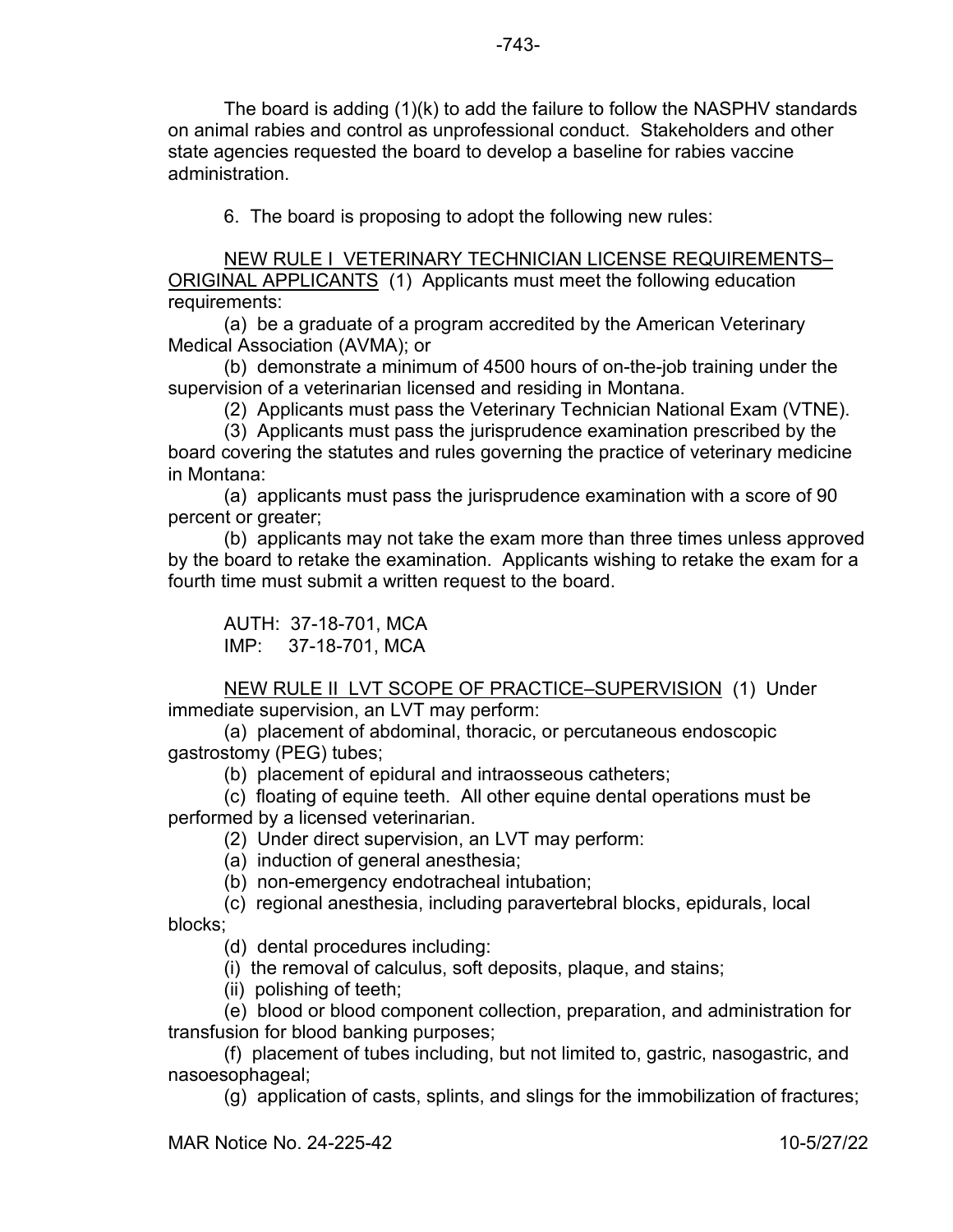(h) fluid aspiration from a body cavity or organ (i.e., cystocentesis, thoracocentesis, abdominocentesis);

(i) suturing of an existing surgical skin incision;

(j) suturing a gingival incision.

(3) Under indirect supervision, an LVT may perform:

(a) administration of controlled substances, unless prohibited by government regulations, including administration of controlled substances for the purposes of euthanasia, following current American Veterinary Medical Association (AVMA) guidelines for evaluating euthanasia methods;

(b) imaging including, but not limited to, radiography, ultrasonography, computed tomography, magnetic resonance imaging, and fluoroscopy and the administration of radio-opaque agents/materials;

(c) collection of urine by bladder expression, catheterization (unobstructed), and insertion of an indwelling urinary catheter;

(d) monitoring including, but not limited to, electrocardiogram (ECG), blood pressure, carbon dioxide (CO2), and blood oxygen saturation;

(e) laser therapy and animal rehabilitation therapies;

(f) ocular tonometry, Schirmer tear test, and fluorescein stain application;

(g) application of splints and slings for the temporary immobilization of fractures;

(h) general sedation, maintenance, and recovery.

AUTH: 37-18-102, 37-18-104, 37-18-702, MCA IMP: 37-18-102, 37-18-104, 37-18-702, MCA

REASON: Senate Bill 106 requires the board establish which veterinary practices may be performed by an LVT under direct, immediate, or indirect supervision. After considering stakeholder input during several public meetings, the board is adopting New Rule II to implement the statutory directive.

 7. Concerned persons may present their data, views, or arguments either orally or in writing at the hearing. Written data, views, or arguments may also be submitted to the Board of Veterinary Medicine, 301 South Park Avenue, P.O. Box 200513, Helena, Montana 59620-0513, by facsimile to (406) 841-2305, or e-mail to dlibsdvet@mt.gov, and must be received no later than 5:00 p.m., June 24, 2022.

 8. An electronic copy of this notice of public hearing is available at http://boards.bsd.dli.mt.gov/vet. Although the department strives to keep its websites accessible at all times, concerned persons should be aware that websites may be unavailable during some periods, due to system maintenance or technical problems, and that technical difficulties in accessing a website do not excuse late submission of comments.

 9. The board maintains a list of interested persons who wish to receive notices of rulemaking actions proposed by this board. Persons wishing to have their name added to the list shall make a written request that includes the name and email or mailing address of the person to receive notices and specifies the intent to